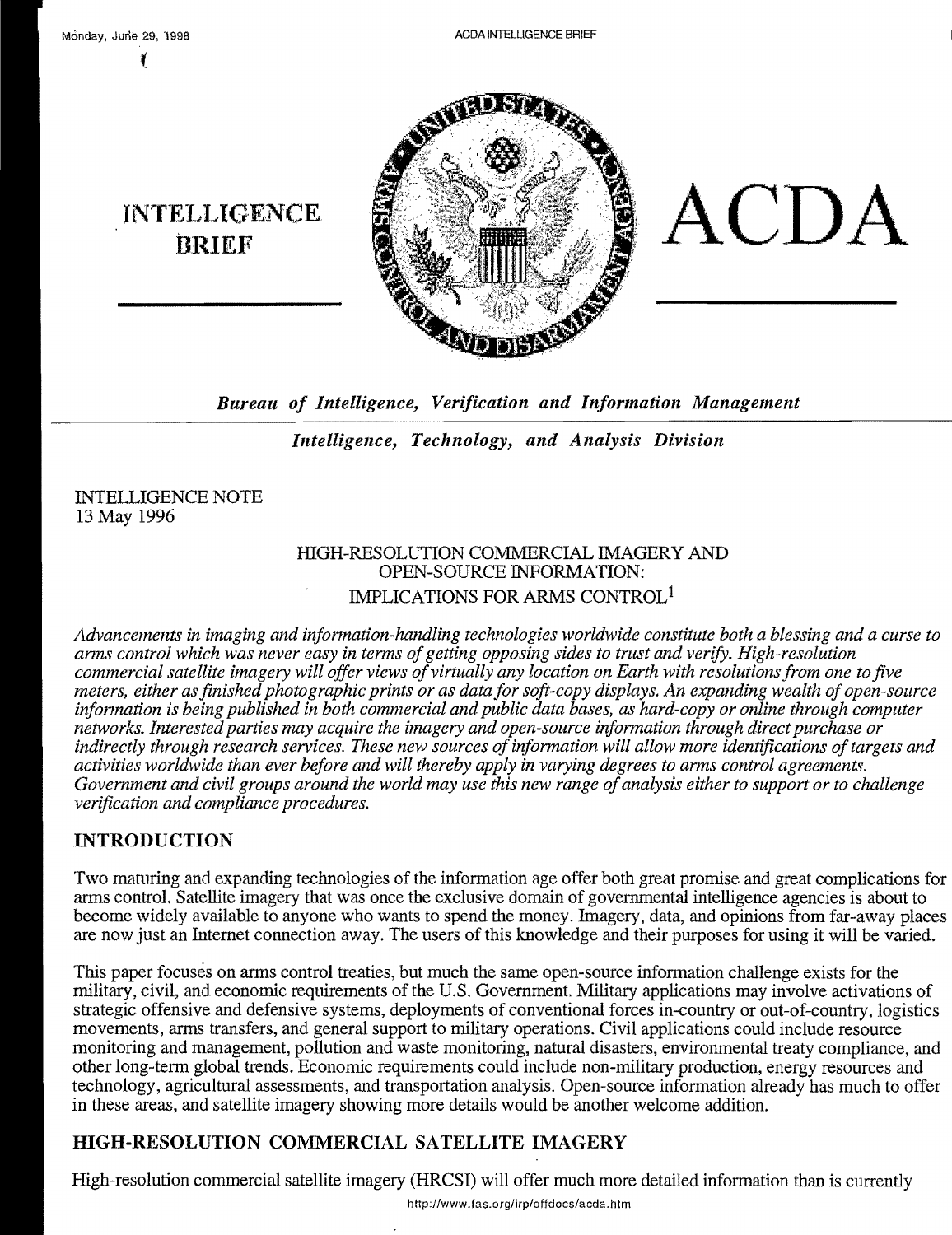#### Monday, June 29, 1998 ACDA INTELLIGENCE BRIEF

available from the Landsat and Spot Image systems. HRCSI will include resolutions from five meters down to one meter, with the one-meter imagery having the most interest for potential customers. The advent of HRCSI was the

subject of a conference recently held in the Washington area.<sup>2</sup> More than 40 organizations advertised their products and services related to commercial imagery in general, but only a few companies were preparing to market HRCSI (table 1).

The new imagery will yield much more information from space than the public is used to seeing. Compared to Landsat's 30-meter resolution, one-meter imagery will offer 900 times more data for forming a visible image (fig. 1). Compared to the 20- and lO-meter resolutions of imagery provided by Spot Image, Inc., one-meter imagery will offer 400 and 100 times more data (figs. 2, 3, and 4).

Increased data from HRCSI will allow the analysis of commercial imagery to move beyond the mere general identification and location of large facilities to more detailed descriptions of buildings and physical layouts. More accurate measurements will be available for the length, width, and height of buildings and other objects of interest. For the first time, the general public will be able to detect the presence and/or absence of military vehicles (in garrisons, depots, or field deployments), detect the differences in length and width among really large items like naval vessels, certain jet aircraft, and mobile missile launchers. Table 2 provides a sampling of military targets and the resolution ranges that enable detection, identification, and description.

| Company                                        | Satellite--Imagery Resolution Anticipated launch Date |                   |  |
|------------------------------------------------|-------------------------------------------------------|-------------------|--|
| Israel Aircraft Industries EROS-1 -- 1.8 meter |                                                       | late-1995         |  |
|                                                | $EROS-2 - 1$ and 1.5 meters                           | 1997              |  |
| Earth Watch (U.S.)                             | Earlybird -- 3 meters                                 | early 1996        |  |
|                                                | Quickbird $-1$ and 4 meters                           | mid-1997          |  |
|                                                | Orbital Imaging (U.S.)   Orb view -- 1 and 2 meters   | mid-1997          |  |
| Space Imaging                                  | $ SIS-1 - 1 $ and 4 meters                            | mid- to late-1997 |  |

Table 1. Firms offering high-resolution commercial imagery.

In Table 2, it is interesting to note the range of resolutions versus target types and their relationship to the advent of HRCSI. Of the 80 resolution values, only ten were satisfied by the currently available low-resolution commercial satellite imagery and those satisfactions were confined to the concepts of detection and general identification for really large objects only. HRCSI adds 35, or more, satisfactions (highlighted in red), extending capabilities into the previously unavailable ranges of precise identification and description. After HRCSI becomes a reality, only identification and description of the more esoteric target types and detailed technical analysis of all target types will remain the exclusive domain of the "national technical means" operated by the U.S. Intelligence Community. While there is nothing inherently surprising in this trend, the rise in resolution satisfactions dramatically shows the loss of "privately held" information that the U.S. Intelligence Community will suffer because of HRCSI--information that could be applied to tasks like arms control. With more primary players in the information game, pressure will increase to be the first to use imagery-derived data, or at least do something with it. This then pressures secondary players to do more than they perhaps had planned.

The companies listed above have focused only on engineering and imagery science. The engineers build and operate the satellites that acquire the imagery data. Imagery scientists use mathematics and computer processing to produce visible images either as hard-copy photographic prints or as soft-copy displays on computer monitors. These companies are relying completely on other "value-added" companies or the customers themselves to perform the analysis of the imagery--extracting information from the imagery and converting the story into words. This continues the same data-versus-analysis standoff that has persisted over almost 25 years of low resolution commercial imagery from the Landsat and Spot Image series of satellites.

Table 2. Imagery resolutions (in meters) necessary for different levels of analysis on targets of interest to arms control.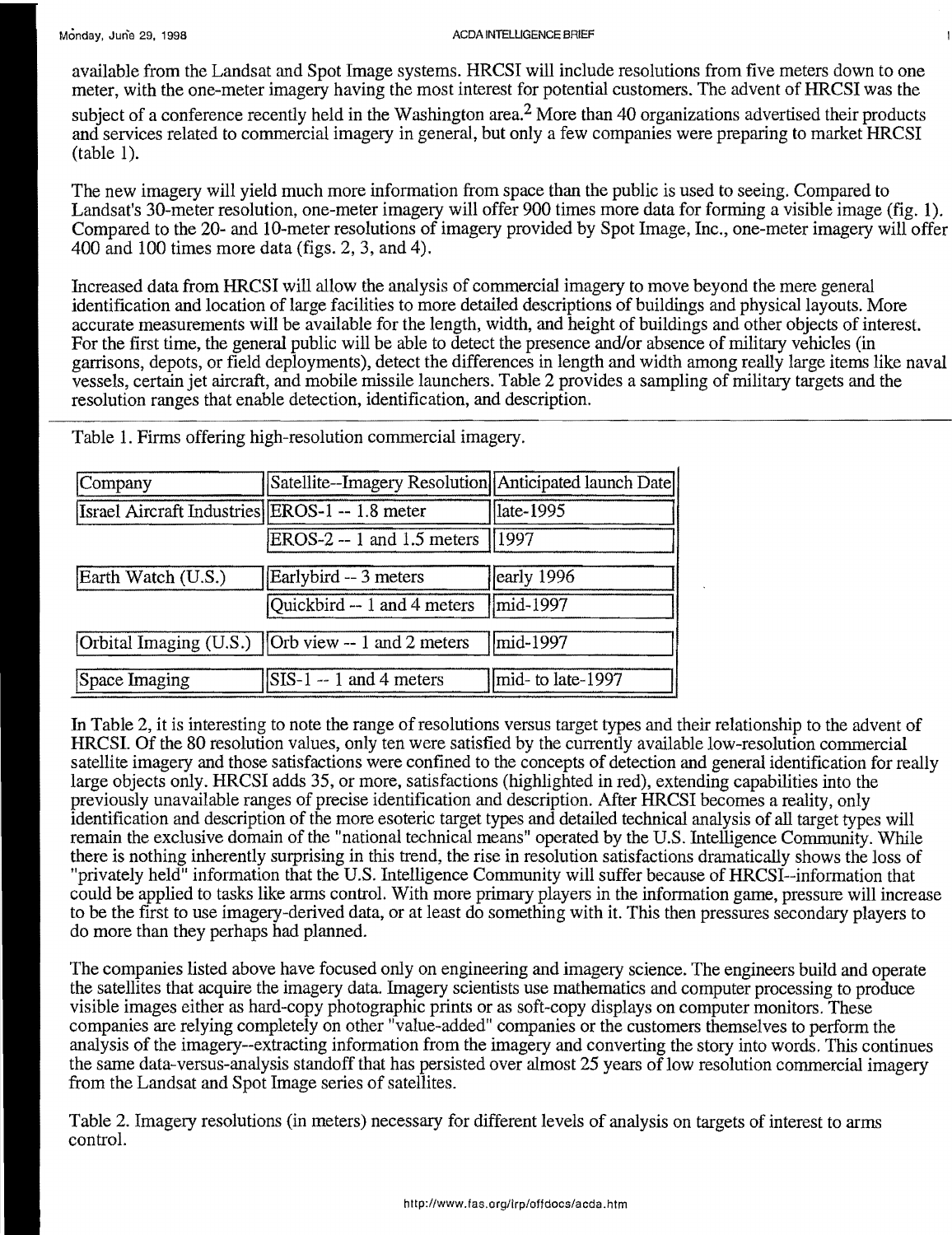| TARGET                                     |           |                  |                  |                  | Detection <sup>a</sup> General ID <sup>b</sup> Precise ID <sup>c</sup> Description <sup>d</sup> Technical Analysis <sup>e</sup> |
|--------------------------------------------|-----------|------------------|------------------|------------------|---------------------------------------------------------------------------------------------------------------------------------|
| <b>Bridges</b>                             | 16        | 4.5              | 1.5              |                  | $ 0.3\rangle$                                                                                                                   |
| Radar and Radio Sites                      | 3         | $1 - 1.5$        | $\overline{0.3}$ | 0.15             | 0.015                                                                                                                           |
| Supply Depots                              | $1.5 - 3$ | $\overline{0.6}$ | $\overline{0.3}$ | $ 0.03\rangle$   | 0.03                                                                                                                            |
| <b>Airfield Facilities</b>                 | 6         | $\overline{4.5}$ | $\overline{3}$   | $\overline{0.3}$ | 0.15                                                                                                                            |
| Rockets and Artillery                      |           | 0.6              | 0.15             | 0.05             | 0.045                                                                                                                           |
| Aircraft                                   | 4.5       | 1.5              |                  | 0.15             | 0.045                                                                                                                           |
| Missile Sites (offensive and defensive)  3 |           | 1.5              | 0.6              | $ 0.3\rangle$    | 0.045                                                                                                                           |
| <b>Surface Ships and Submarines</b>        | $10-30$   | $4.5 - 6$        | $0.6 - 1.5$      | $0.3 - 1$        | $0.3 - 0.045$                                                                                                                   |
| <b>Nuclear Weapons Components</b>          | 2.5       | 1.5              | $\overline{0.3}$ | 0.03             | 0.0015                                                                                                                          |
| Vehicles                                   | 1.5       | $\overline{0.6}$ | $\overline{0.3}$ | 0.06             | 0.0045                                                                                                                          |
| Minefields                                 | $3-9$     | 6                |                  | $ 0.03\rangle$   | n/a                                                                                                                             |
| Ports and Harbors                          | 30        | 15               | 16               | $\overline{3}$   | $ 0.3\rangle$                                                                                                                   |
| Railroad Yards and Shops                   | $15 - 30$ | $\overline{15}$  | 16               | 1.5              | $ 0.4\rangle$                                                                                                                   |
| Roads                                      | $10 - 20$ | $\overline{5}$   |                  | $\overline{0.6}$ | $ 0.4\rangle$                                                                                                                   |
| Urban Areas                                | 60        | $\overline{30}$  | $3 - 5$          |                  | 0.75                                                                                                                            |
| Terrain                                    | $ 90+$    | $30-90$          | $\overline{4.5}$ | $\overline{1.5}$ | 0.75                                                                                                                            |

Resolutions shown in Blue already available from the low-resolution commercial satellite imagery operations such as the American Landsat and the French Spot-Image systems.

Resolutions shown if would be available from the proposed high-resolution commercial satellite imagery systems that

are the subject of this paper. <sup>a</sup> Location of a class of units, objects, or activity of military interest.

<sup>b</sup> Determination of general target type.

<sup>c</sup> Discrimination within general target type.

 $\alpha$  Size/dimension, configuration/layout, components construction, equipment count, etc.

<sup>e</sup> Detailed analysis of specific equipment.

Table generally developed from references 1, 2, and 3.

The remote sensing industry put much technological effort into acquiring and processing the data from the early low-resolution remote sensing systems yet comparatively little into "interpretation" and dissemination of this imagery. The result was that the industry failed both to develop the broadest consumer base possible and to foster a generic appreciation of the potential of such imagery in the mind of the average citizen. To this day, only a comparatively small number of imagery professionals request and work the imagery data owing to the still-high cost of buying and processing data, the small number of imagery professionals currently working, and the limited usefulness of current low-resolution imagery systems. The rest of the potential U.S. and international customer base still seems to believe that space imagery is some sort of magic.

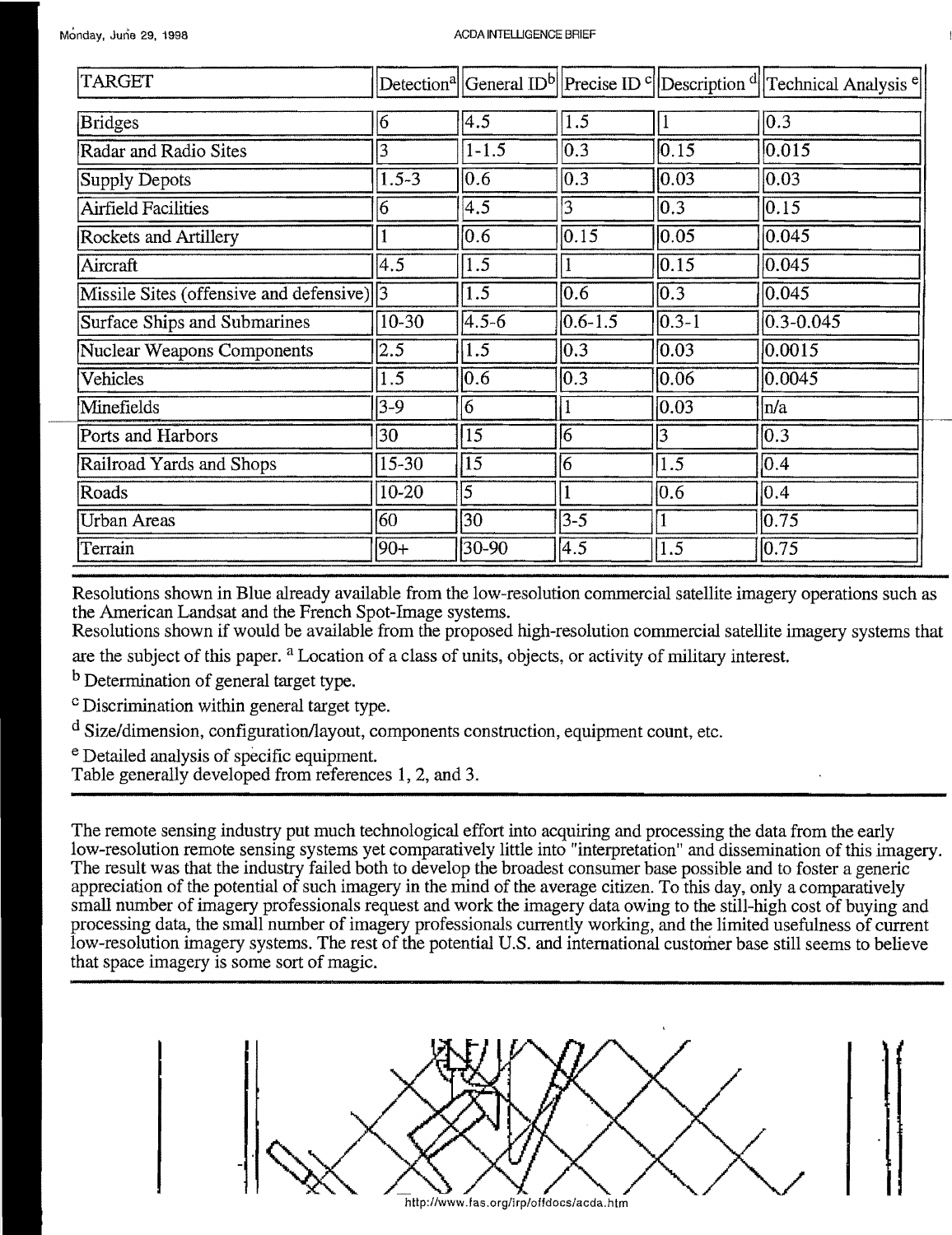**ACDA INTELLIGENCE BRIEF** 



Figure 1. A portion of a Russian missile base with the 30-meter grid of the Landsat imaging system overlaid upon it showing the coarseness of the resultant imagery. The missile base diagram was one of the drawings made public with the Intermediate-Range Nuclear Forces Treaty.

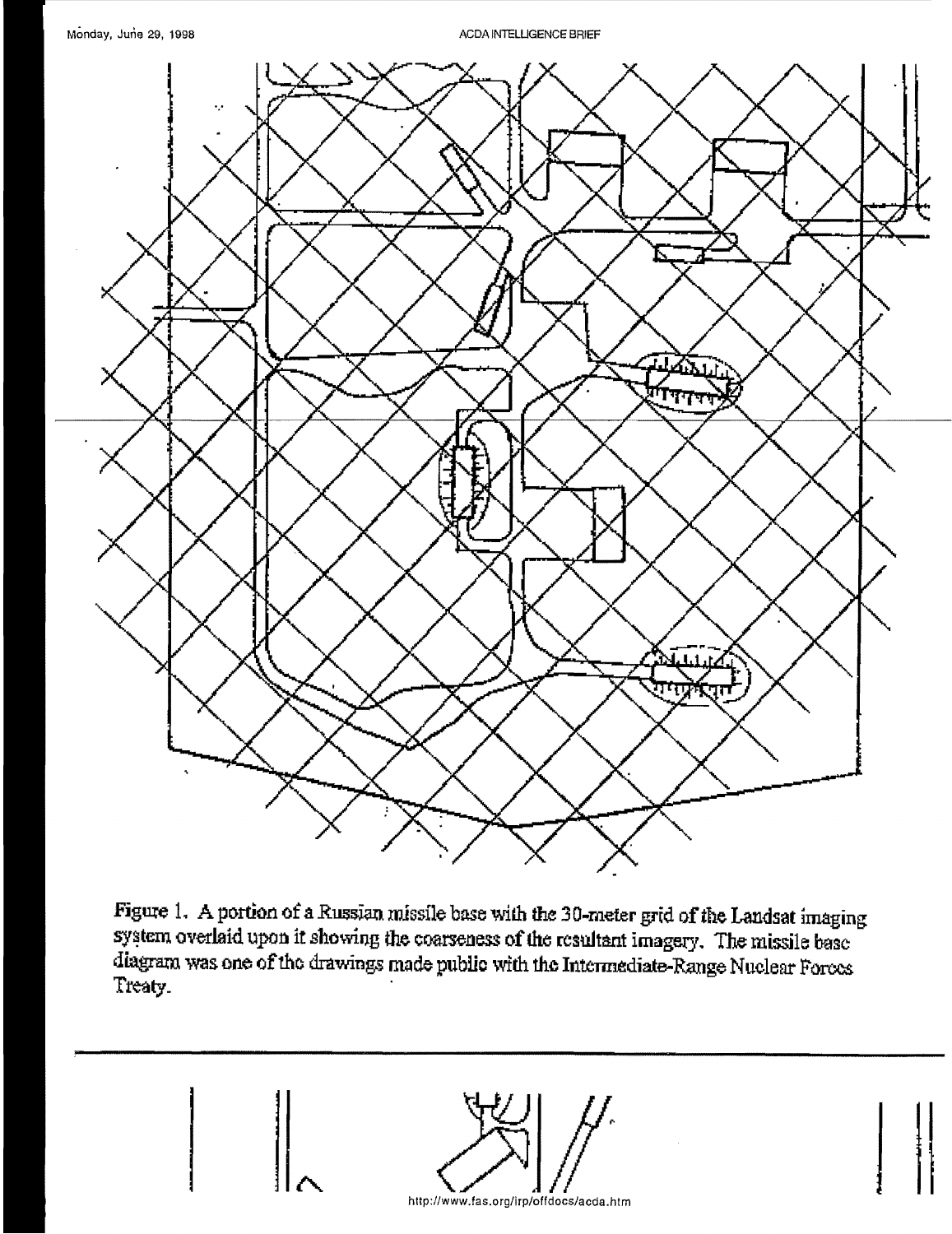ACDA INTELLIGENCE BRIEF



Figure 2. A portion of a Russian missile base with the 20-meter grid of the SpotImage system overlaid upon it, showing a better image that the Landsat resolution of fig. 1, but still a relatively coarse pattern.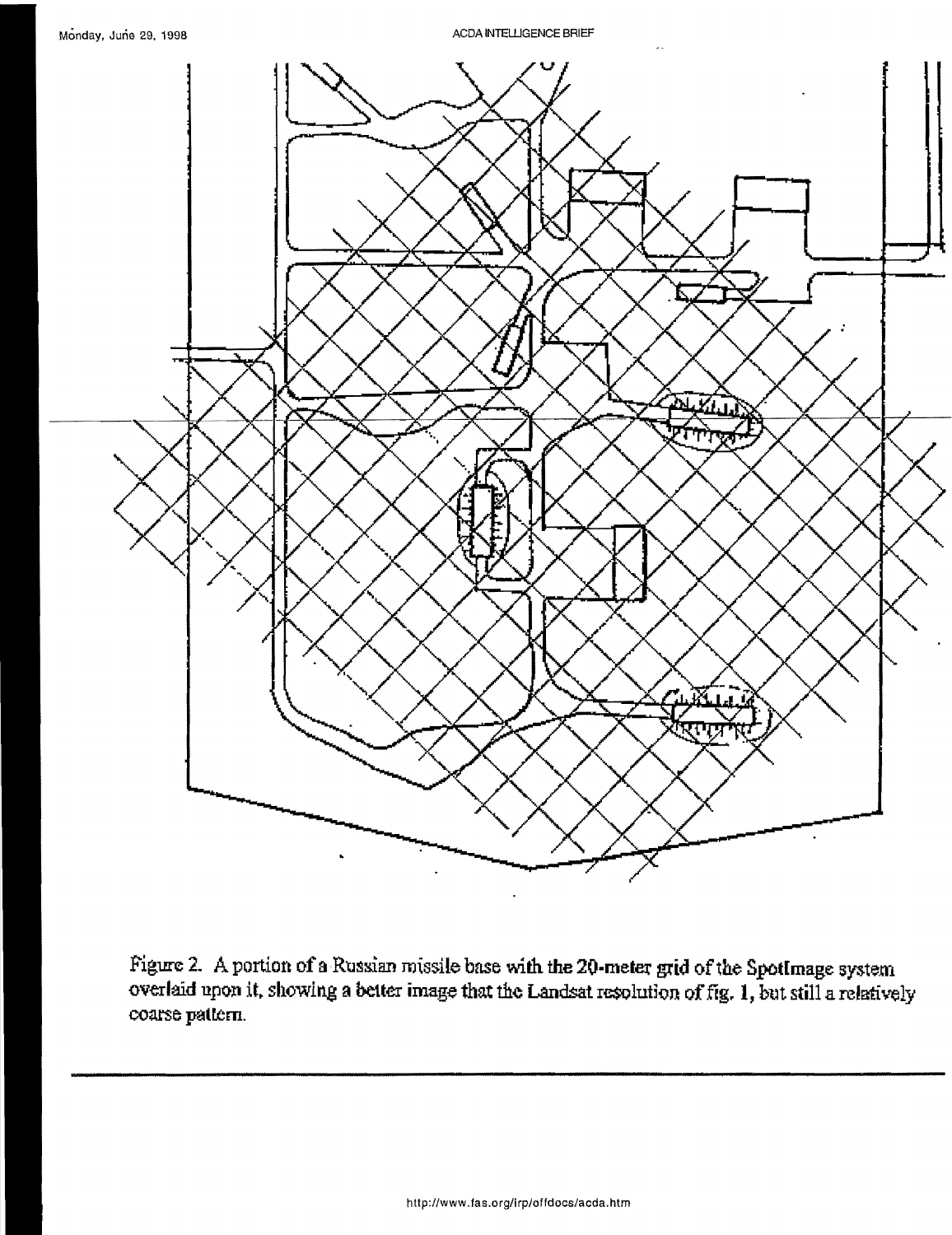



Figure 3. A portion of a Russian missile base with the 10-meter grid pattern of the SpotImage system overlaid upon it, showing yet a better image that in either figs. *i* or 2, but still a **somewhat coarse image.**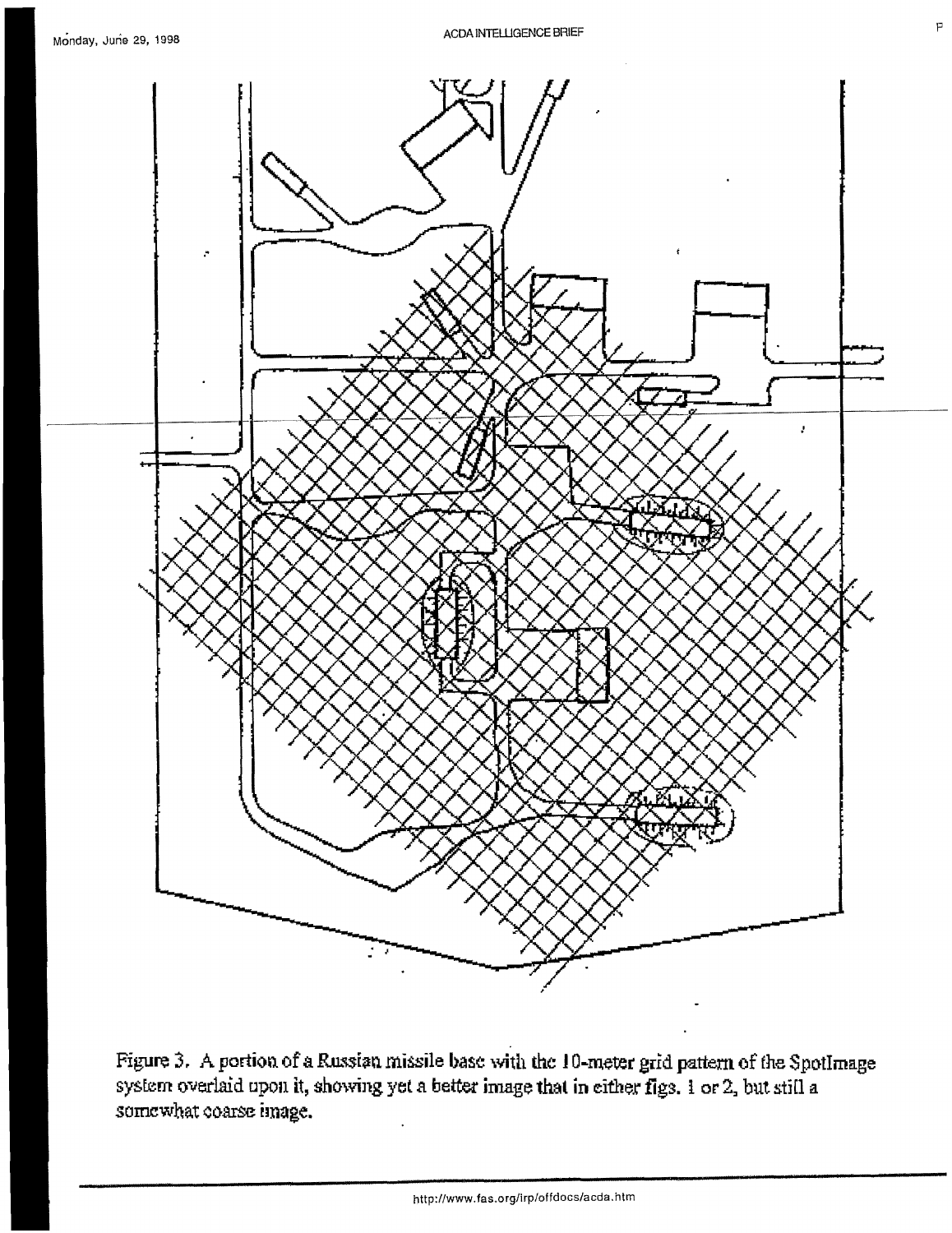

Figure 4. An enlarged view of a portion of the same Russian missile base shown in all earlier figures, this time with a one-meter grid pattern overlaid upon it. This approximates the level of detail that HRCSI would show. Item A is an SS-25 mobile missile launcher drawn to approximate scale, without its launch canister. Item B is the same launcher with the launch canister. The inset map shows the area of enlargement.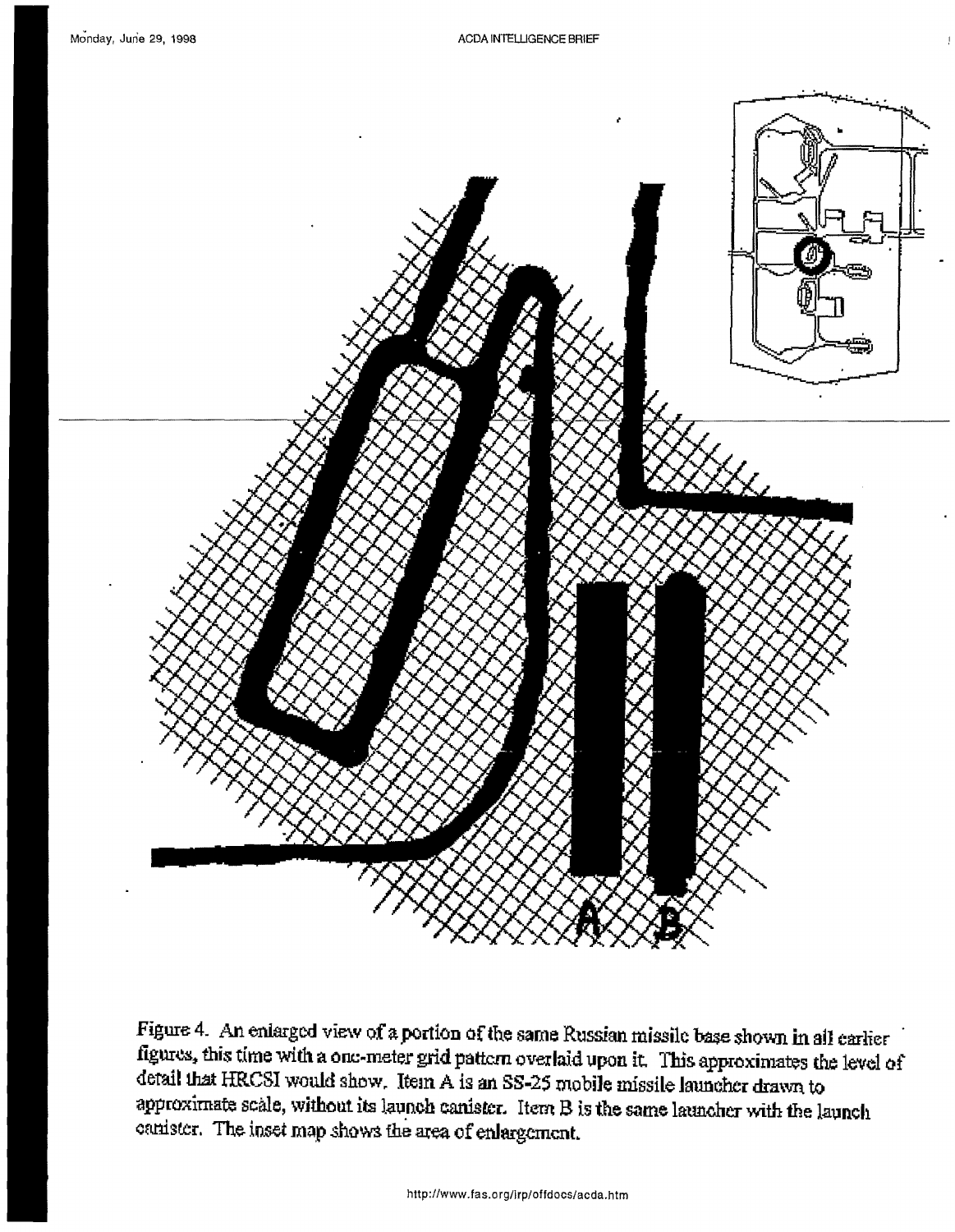**Effects of different resolutions on the final appearance of**  $\cdot$ 



## **OPEN-SOURCE INFORMATION**

Open-source infonnation on the international level is merely an expansion of the relatively greater amount of information that Americans have always had available and generally taken for granted. A recent conference in the Washington, D.C., area highlighted the continuing expansion of international open-source infonnation via hard-copy

publications, CD-ROM packages, and online through the Worldwide Web and other computer networks<sup>3</sup> Thirty organizations advertised their products and services. Only one was a U.S. governmental organization; 22 were private contractors and organizations offering access to scores of databases, most of them their own in-house creations. Seven of the organizations offered personal computer hardware and software to facilitate queries, retrievals, and information integration.

The databases and products collectively contain numerous citations about equally numerous topics. Arms control, military equipment and issues, aeronautical and aerospace developments, and basic science and technology are examples of topics most important to this paper. One example from this group would be the Teal Group databases and publications on world military and civil aircraft, world missiles, military electronics, U.S. defense and aerospace companies and agencies, U.S. defense business, and the U.S. defense budget. Of interest to arms control are databases on politics, regional issues, commerce and economics, finance, leadership analysis, and medical data.

One open-source publication publicized at the conference was a hard-copy newsletter entitled the *Risk Report.* It is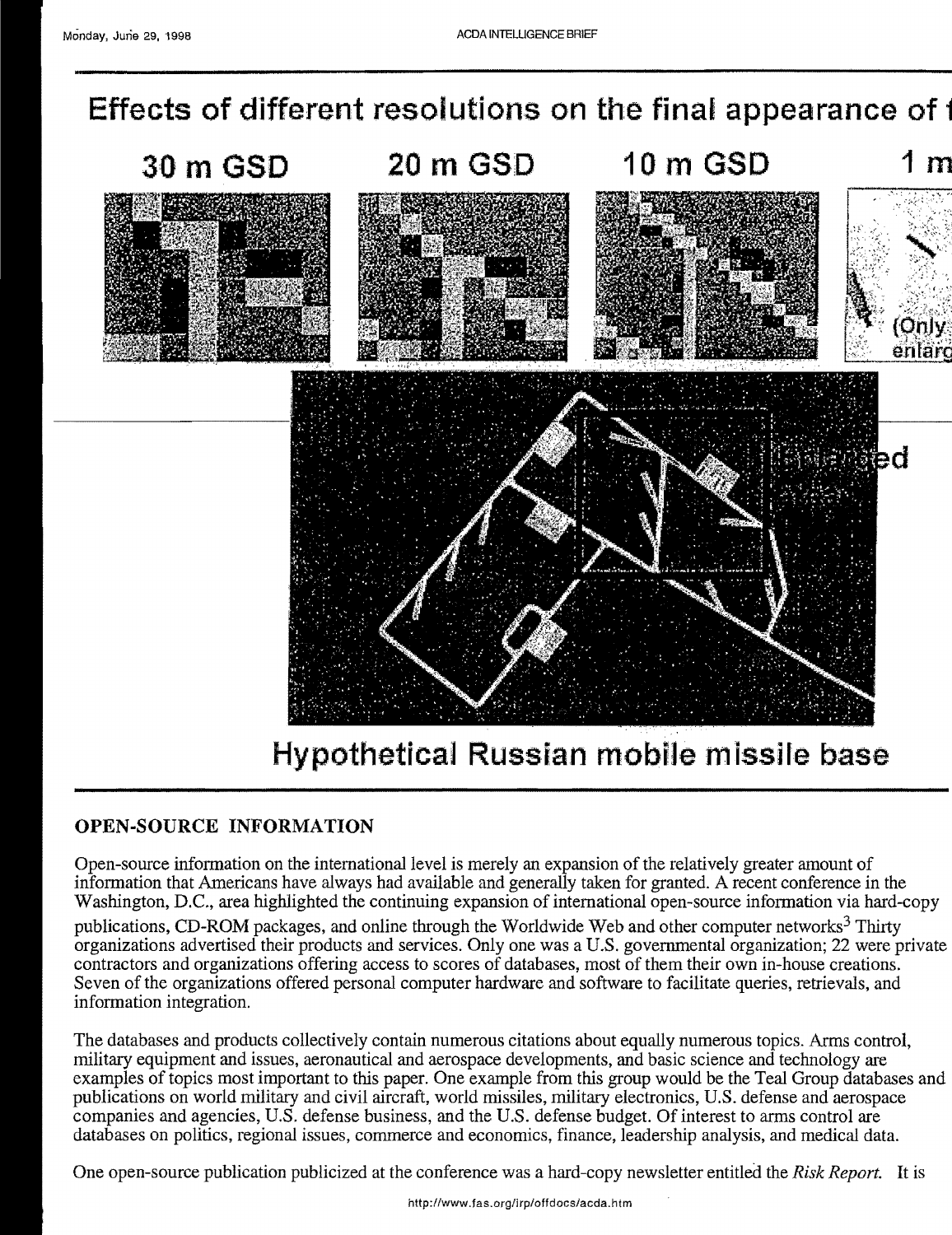published ten times a year by the Wisconsin Project on Nuclear Arms Control and specializes in tracking weapons of mass destruction. For example, the May 1995 issue focused on China as a missile market place, emphasizing the technical capability of China's main missile systems and their threat potential. The same issue also featured information on China's rocket and missile factories, China's nuclear proliferation to Islamic countries, and China's sales of poison gas ingredients to Iran.

Another publication featured at the conference was OSS Notices, the monthly newsletter of Open Source Solutions, the sponsor of the conference. A 31 January 1996 issue of the newsletter provided three pages of short summaries of relevant national and international events or opinions, 15 pages of announcements of new databases and services, and 11 pages of references and services. The newsletter also advertised forthcoming meetings and conferences. For example, the 31 January issue featured 32 announcements of open source-related meeting across the United States and Europe during the rest of 1996.

For too long and in too many ways the United States and its Intelligence Community have relied on the false notion that no one else can "know and understand as much as us." Three unrelated media reports, before and after the open-source symposium, highlight the folly of this notion and demonstrate the breadth and speed of open-source information and its relevance to worldwide considerations about arms control:

--A U. S. embassy report from Moscow described a Worldnet interactive satellite television interview on 5 February 1996, concerning prospects for ratification of Start-II by the Duma of the Russian Federation. At least eleven Russian arms control experts, including Ambassador Yuriy Nazarkin who negotiated the Start treaties, and two American experts shared views that were broadcast live around the world.

--An article in a Washington newspaper described the gist of a recent U.S. National Intelligence Estimate (NIB) on the ballistic missile threat to the United States during the next 15 years. The classified information was provided by a U. S. congressman who chose to disregard the security implications of the NIE because he disagreed with its contents and wanted to publicize what he called its "outrageous politicization"-making public what was tightly held just a short time before.

--A short article in a leading technology magazine emphasized the speed with which Russian computer users were able to master western programs. The significance of that report was the ability of certain Russian engineers to adapt to the computer applications without training. The further implication is how easy it will be for the rest of the world to do the same with modem computer and communications technologies.

## **IMPLICATIONS FOR** ARMS **CONTROL**

With the potential to upset the balance between information held by government and the private sector, HRCSI and open-source information have two basic implications for verification and compliance of arms control treaties. We judge the new range of public information will affect some treaties a great deal (helping or interfering) and will have little effect on others.

We believe the treaties most likely to be affected include: --Intermediate-Range Nuclear Forces (INF) --START-I --START-II --Conventional Forces Europe (CPE) --Anti-Ballistic Missile (ABM).

At present, the INF Treaty is the only arms control agreement that resulted in the release of the full range of weapons systems-related data to the public domain. This included--for both the United States and Russia--equipment photographs, base diagrams and locations, and technical details of all treaty-related missile systems. These data were released to the public because all INF-related systems were to be eliminated.

In contrast, detailed locations of treaty-related weapons systems were not made public for START-I, CPE, and ABM. These treaties emphasize control rather than elimination of weapons systems, and the United States and Russia did not want all information freely available to other countries, particularly China. However, the U.S. government published a generalized map for at least the START-I treaty. It would not take much concerted effort to use low-resolution imagery to delineate the locations of the bases and other complexes shown on the general maps, a follow-up research effort with HRCSI would yield descriptions of the bases and some equipment counts not previously available to the public. This new information would enable foreign governments and non-governmental organizations to begin to

http://www.fas.org/irp/offdocs/acda.htm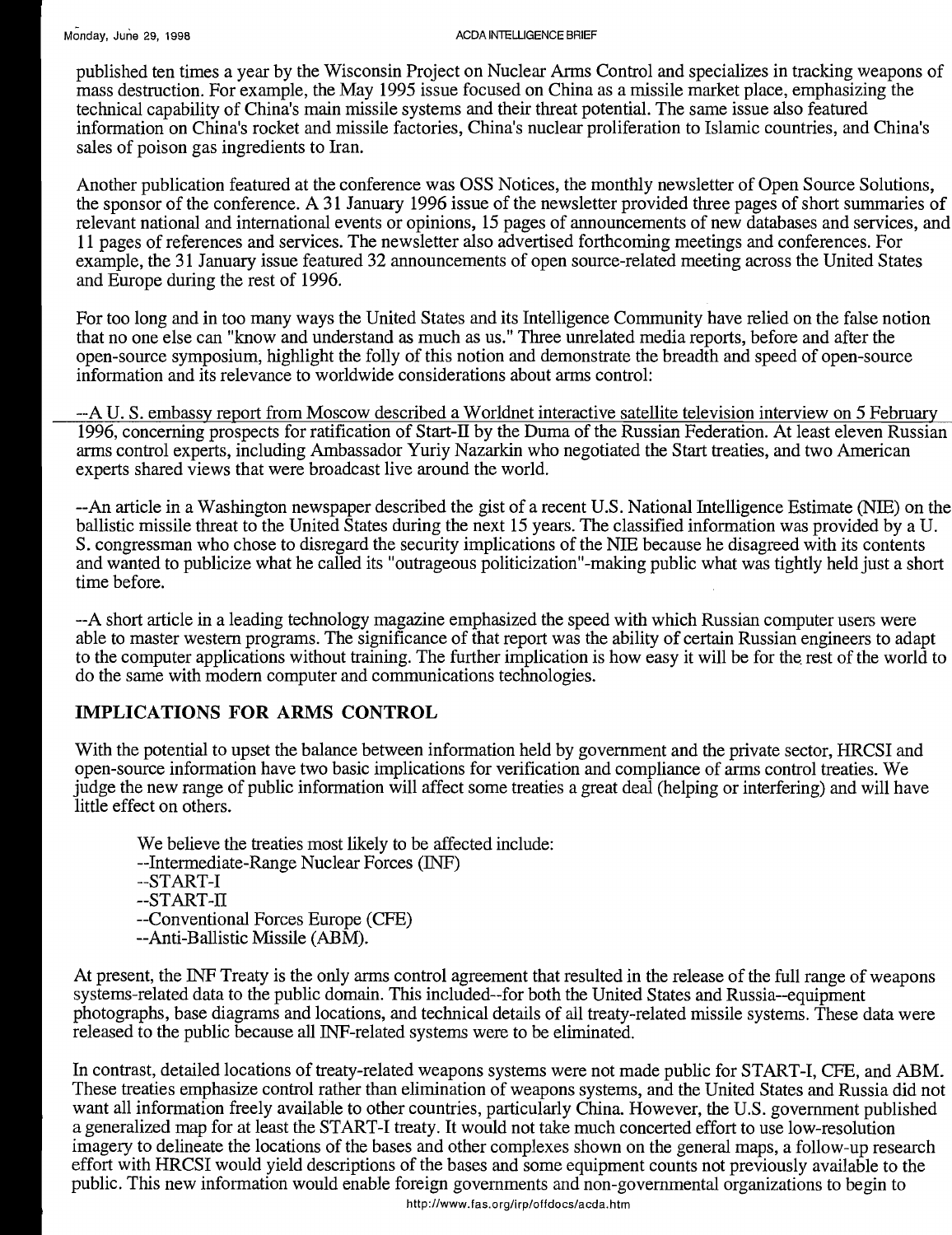compete with the United States and Russia in terms of access to detailed knowledge of the disposition of treaty-related weapons systems.

HRCSI and open-source information will likely have little effect on arms control treaties like the Biological Weapons Convention (BWC), Chemical Weapons Convention (CWC), Comprehensive Test Ban Treaty (CTBT), and Fissile Materials Cutoff Treaty (FMCT). These treaties involve facilities that could be imaged, but their names and locations are not often in the public domain. Beyond that, these four treaties are meant to monitor military-scale processes that involve equipment too small to be identified adequately on HRCSI. Furthermore, every production line or storage facility related to these materials is under some sort of roof, whether in a known, suspected, or totally clandestine facility. Open-source information, even if it were available and accurate, probably would have little more than transient, uncertain value. If some aspect of a country's illegal operations were compromised, the offending country would either relocate the work (if that were possible) or clamp down on physical and communications security and deny any accusations. For these treaties, the information-gathering capability of the U.S. Intelligence Community is likely to survive any serious challenge for supremacy for years to come, keeping the balance of the information in governmental vice public hands.

## SCENARIOS

We will consider three scenarios we believe likely for the use of HRCSI and open-source information relative to verification and compliance for arms control treaties:

Best Case --Information that corroborates the U. S. position Middle Case -- Information that neither corroborates nor refutes U. S. position Worst Case -- Information that refutes the U.S. position.

In the best case, either the HRCSI or the open-source information or both would provide more material for traditional major players like the United States and Russia. Their intelligence professionals could use the publicly available information to show the facilities, equipment, processes, shipments, and other activities that confirm the U.S. position--pro or con--on some aspect of arms control verification and compliance. The activity in question may be a treaty-legal process taking place as required or scheduled, such as the close-out of a missile base or the destruction of treaty-limited equipment. The activity might be a violation that was unknown or perhaps suspected, such as the construction of an illegal missile base, other prohibited activity at a missile base or nuclear test site, or expansion of a biological/chemical facility not explained by commercial needs or previous announcements. The audiences for this information could include U.S. officials and agencies, foreign governments, the United Nations, and any of the international arms control monitoring groups--like the Organization for the Prevention of Chemical Weapons, the Standing Consultative Commission, the Joint Compliance and Inspection Commission, and the Special Verification Commission.

In the middle case, both the HRCSI and open-source information yield information that is less than conclusive, neither confirming nor denying a U.S. position. Some activity may be seen, but it may not be identifiable or repeated enough to establish any meaningful pattern. Some other information may be heard or passed along, but it is circumstantial by itself and has little or no chance of being proven one way or another. Ambiguity persists and rumors abound.

In the worst case, HRCSI and open-source information provide clues or a whole story that contradicts a U.S. position. The United States may claim a violation of some aspect of an arms control agreement without declassifying the information necessary for substantiation. Information that clearly refutes the U.S. position may come from an international news organization, a graduate school, a think tank, or any other special-interest group. Whether the publicly held information is correct or complete will be beside the point; the open story says there is no problem, and the U. S. position says there is a problem.

And the worst of all worst cases would be an official U.S. position that states that something has not taken place or could not happen when publicly available evidence shows clearly that it has happened. The publicity will reveal that the U.S. position was based on less than full evidence, calling into question the quality of Intelligence Community analysis and the billions of dollars invested in its technical collection of data.

Two additional factors are at work in these scenarios, one in opposition and one in favor. The factor in opposition is the expense of building and maintaining the organization that orders, processes, and analyzes the HRCSI and open-source information. It is true that imagery and image-processing costs are less than they once were and the http://www.fas.org/irp/offdocs/acda.htm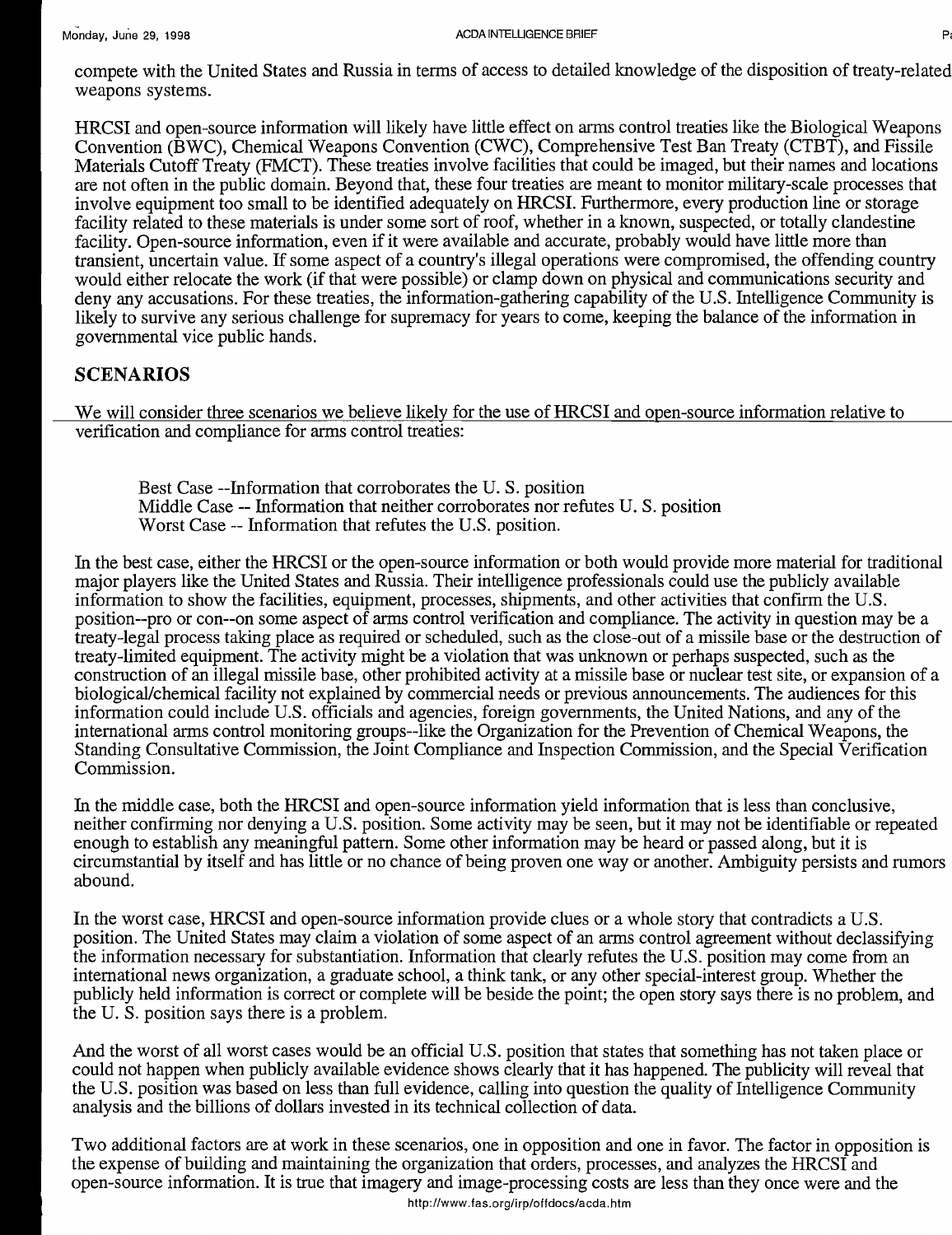capacity of electronic data-handling is vastly more than before, but the reality is that the expense is still high. The hardware, software, AND data still cost upwards of a million dollars to acquire for an initial setup and as much as a few hundreds of thousands of dollars annually for a decent level of operational capability. And the human factor in this open-source analysis costs more thousands of dollars. Bits and pieces of information may be easily affordable to some individuals, but a whole story, and its sustaining infrastructure, has costs. These are only to be borne likely by customers with very deep pockets, such as corporations or heavily funded foundations that could sustain such a non-profit venture.

The factor in favor is the pressure that HRCSI and open-source information can bring to bear on the normally lengthy process of intelligence analysis. For analysis to be done correctly, the best information must be patiently gathered, sorted, and written up so as to make the reporting as solid as possible. Since World War II, the Intelligence Community has had a relative edge on treaty-relevant information--having weeks, months, or years to work the data, as fast or as slowly as its analysts and managers saw fit. As HRCSI and open-source information become available in a profit-oriented market (read speed-oriented market), their mere presence creates a previously unknown form of competition for the Intelligence Community. While analysts can always write any sort of story faster, the issue of the accuracy of WHAT they write looms larger and larger. At some point, the middle and worst case scenarios would begin to predominate, and then the Intelligence Community begins to lose some of its hard-won credibility.

## **OUTLOOK**

HRCSI and open-source information are two maturing technologies whose time is almost at hand. The quantity and quality of the information those two sources may yield relevant to verification and compliance of arms control treaties will vary widely. In any form they will represent the most significant challenge that the U.S. Intelligence Community has faced to date in terms of competitive analysis by foreign governments and non-governmental organizations. There is little doubt that the classified information provided by the "national technical means" ofthe U.S. Intelligence Community will continue to give it the final edge on most determinations of treaty-related activities, but competition is beginning to grow.

The "business as usual" approach long applied by U.S. intelligence analysts in their information-rich isolation will be a thing of the past. Federal budgetary reductions will force a smaller corps of government analysts to try to maintain some semblance of their corporate capability in the face of the increasing mass of open-source information. Intelligence Community supremacy in the realm of information availability and handling will be challenged as never before.

## **Endnotes:**

<sup>1</sup> This note was written by Graham T. Richardson and Robert N. Merz of IVI/ITA in response to a request from Sallie Mullen, Director of IWITA. The subject matter was derived from unclassified sources. Questions should be directed to Mr. Richardson at 202-736-4457 or Mr. Melz at 202-736-4702.

*2 Land Satellite Infonnation in the Next Decade,* 25 - 28 September 1995, held at the Tyson's Corner Sheraton Premiere, Vienna, Virginia, and sponsored by the American Society for Photogrammetry and Remote Sensing, the National Aeronautics and Space Administration, the U. S. Geological Survey, and the National Oceanic and Atmospheric Administration.

<sup>3</sup> "Global Security & Global Competitiveness: Open Source Solutions, " 4th International Symposium, 7 - 9 November 1995, Washington, D.C., sponsored in part by Open Source Solutions, Inc.

#### **References:**

1. US Senate. 1978. Senate Committee on Commerce, Science, and Transportation, NASA Authorization for fiscal year 1978, pp. 1642-1643.

2. McDonnell-Douglas Corporation. 1982. *Reconnaissance Handbook,* p. 125.

3. FIorini, Anne M. 1988. "The Opening Skies: Third-Party Imaging Satellites and US Security," in *International Security,* Vol. 13, No.2 (Fall 1988), pp. 91-123.

4. Gupta, Vipin. 1995. "New Satellite Images for Sale," in *International Security*, Vol. 20, No.1 (Summer 1995), http://www.las.org/irp/offdocs/acda.htm